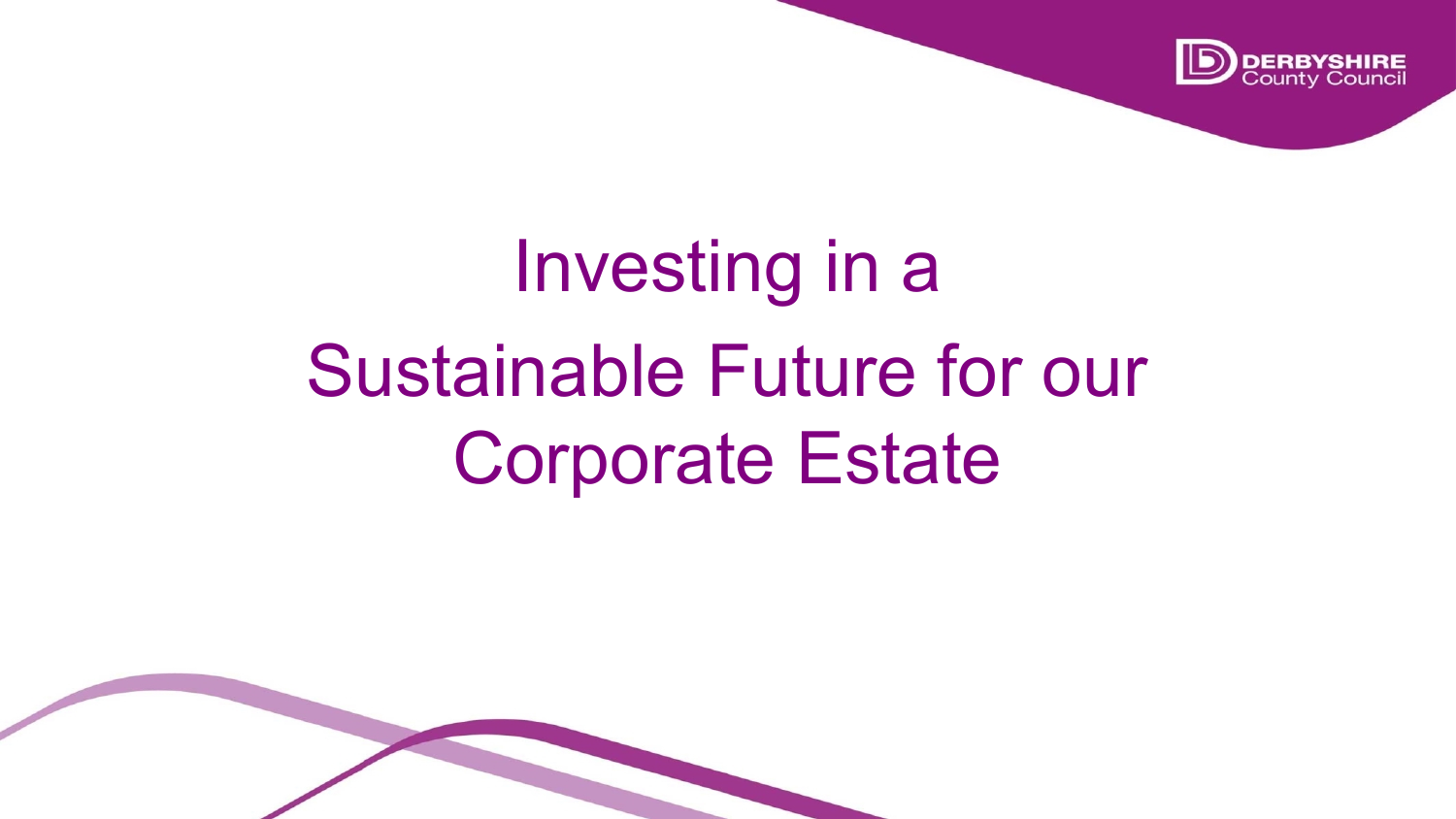#### **Derbyshire County Council Climate Change Strategy: Achieving Net Zero (2021-2025)**



- Strategy approved by Cabinet on 14 October 2021
- Sets out what the Council will do to tackle emissions and achieve net zero targets.
- 32 priority actions, supported by over 120 supplementary actions, initiatives and projects, which the Council will either lead or support.
- Twelve Themes established to develop, implement, manage and monitor delivery plans.



Controlled the Controlled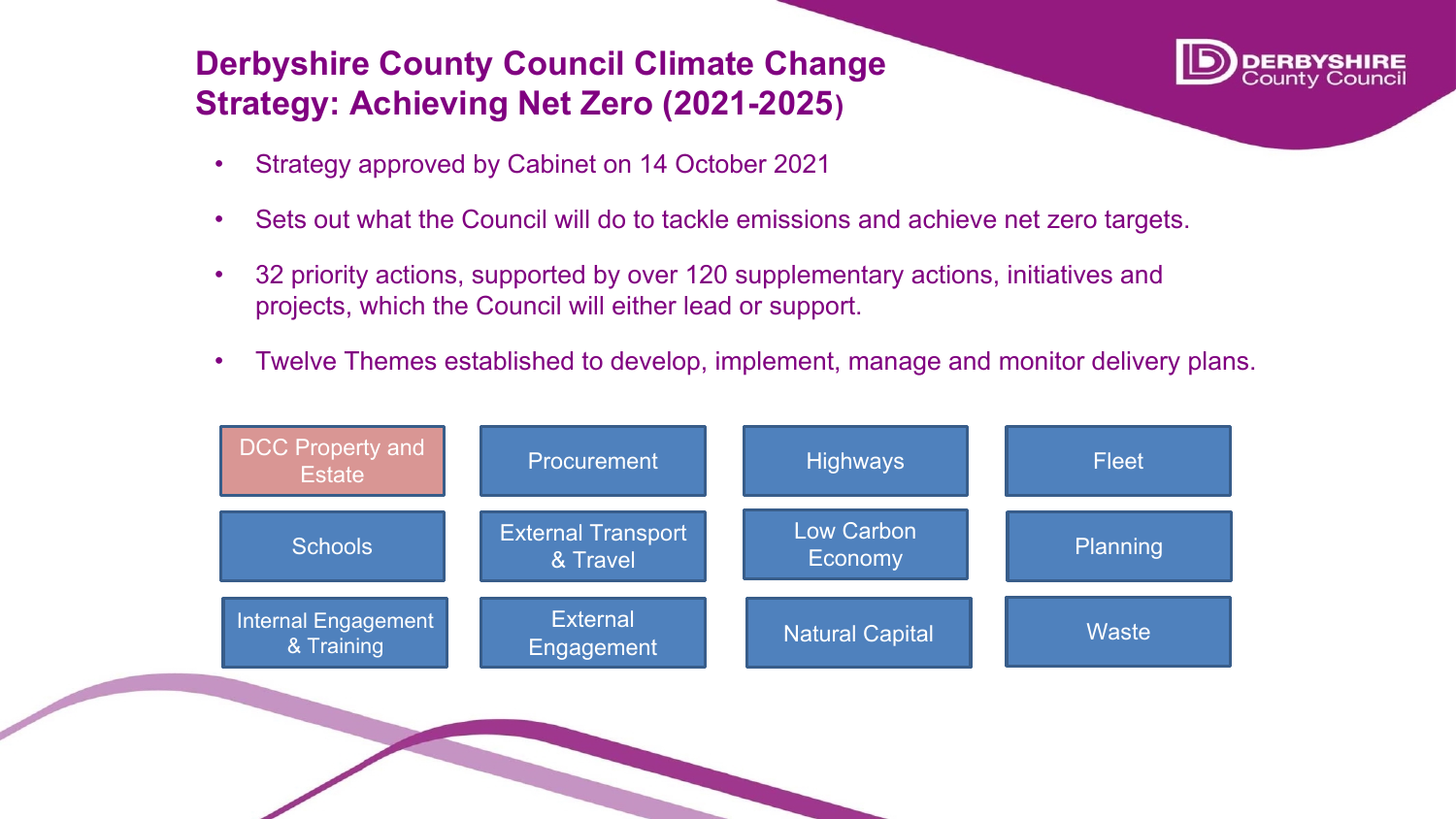

**Climate Change Workshop – emissions from Corporate Property** 

CONTROLLED

14 July 2020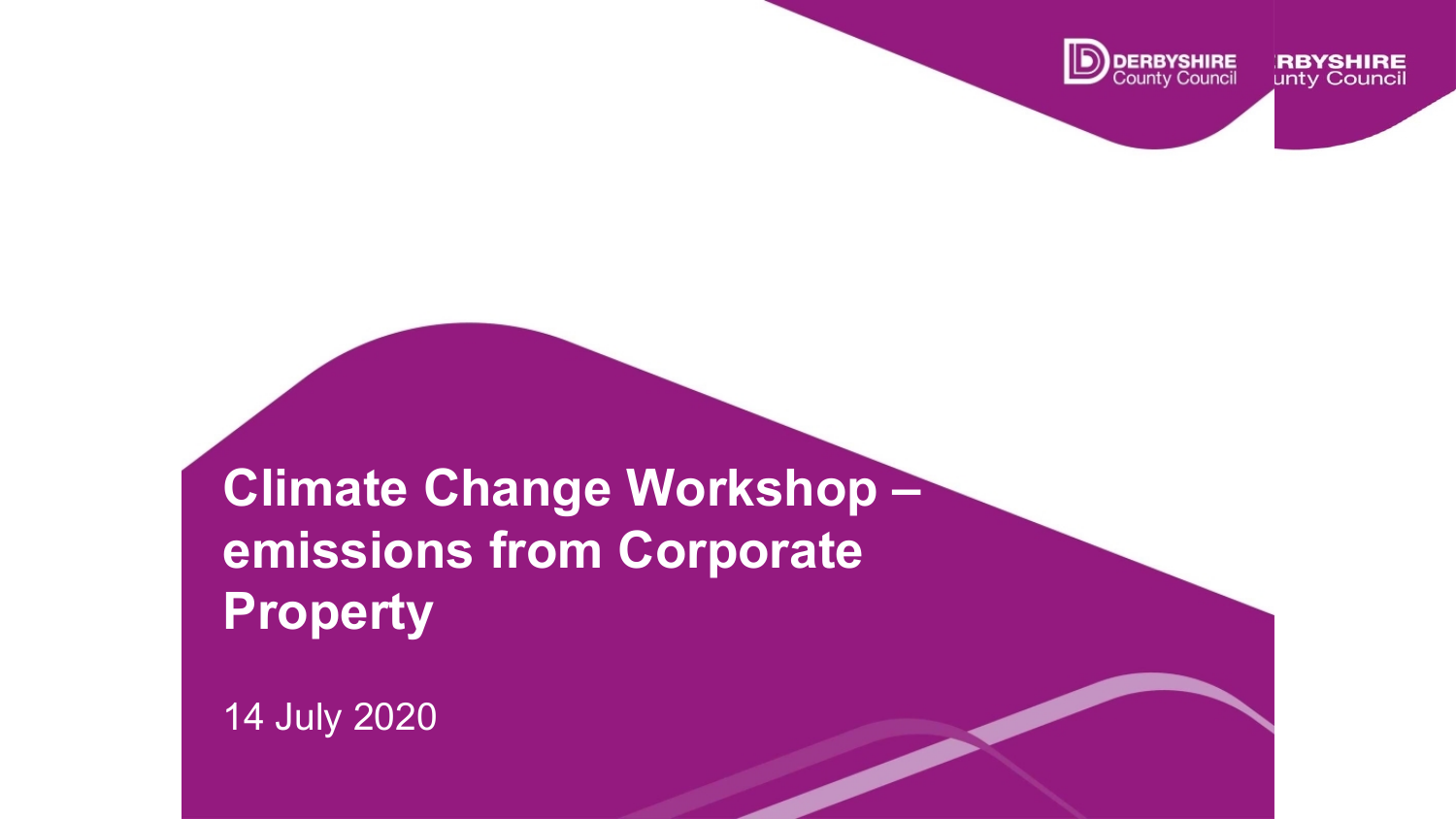

### **Property proposals**

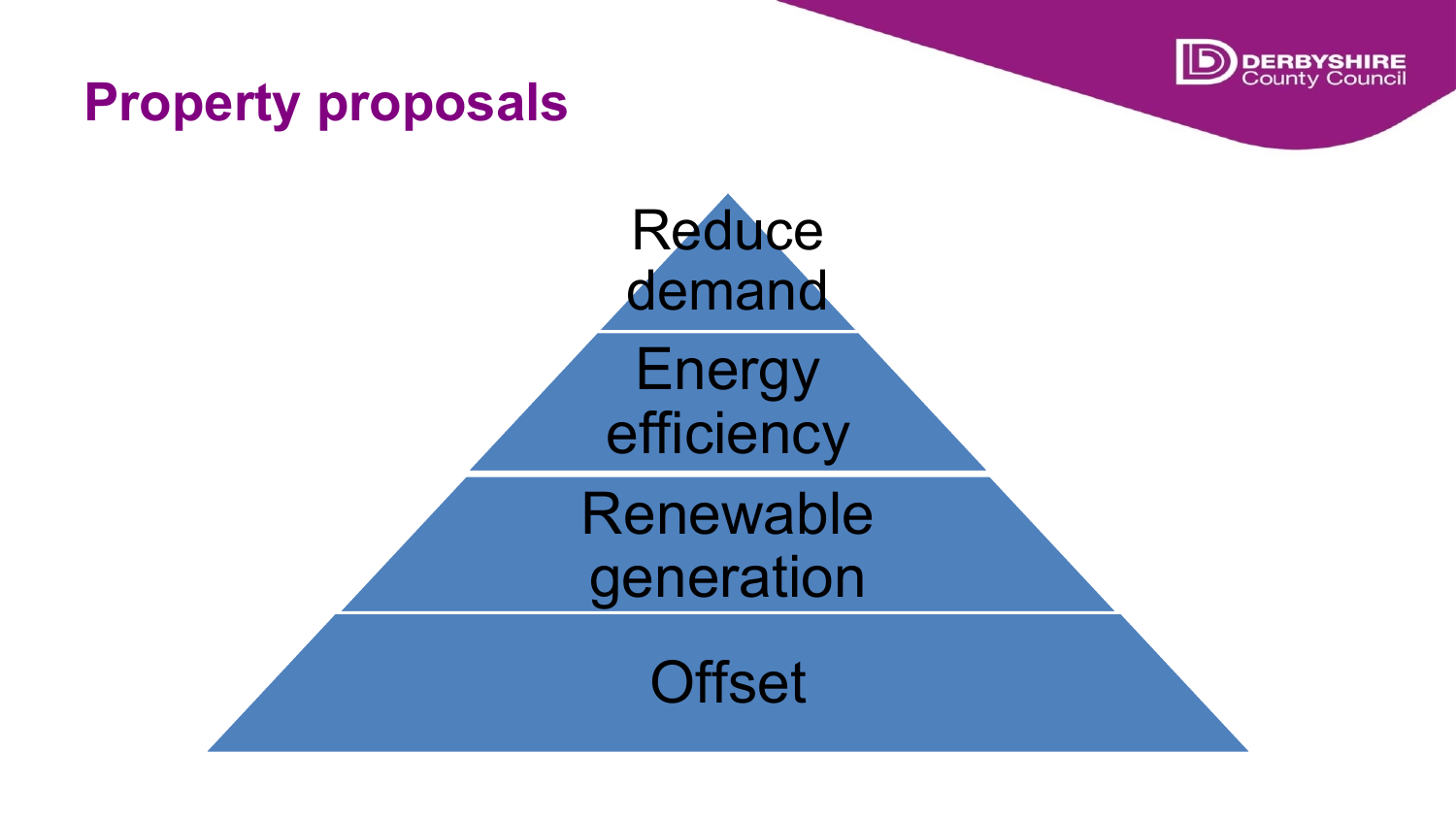### **Property proposals**

- Asset rationalisation and disposal programme, including One Public Estate
- Behaviour Change
- Low cost energy efficiency measures
- Deep retrofit
- Microgeneration on buildings
- Large scale renewables
- Purchase of renewable electricity
- Purchase of green gas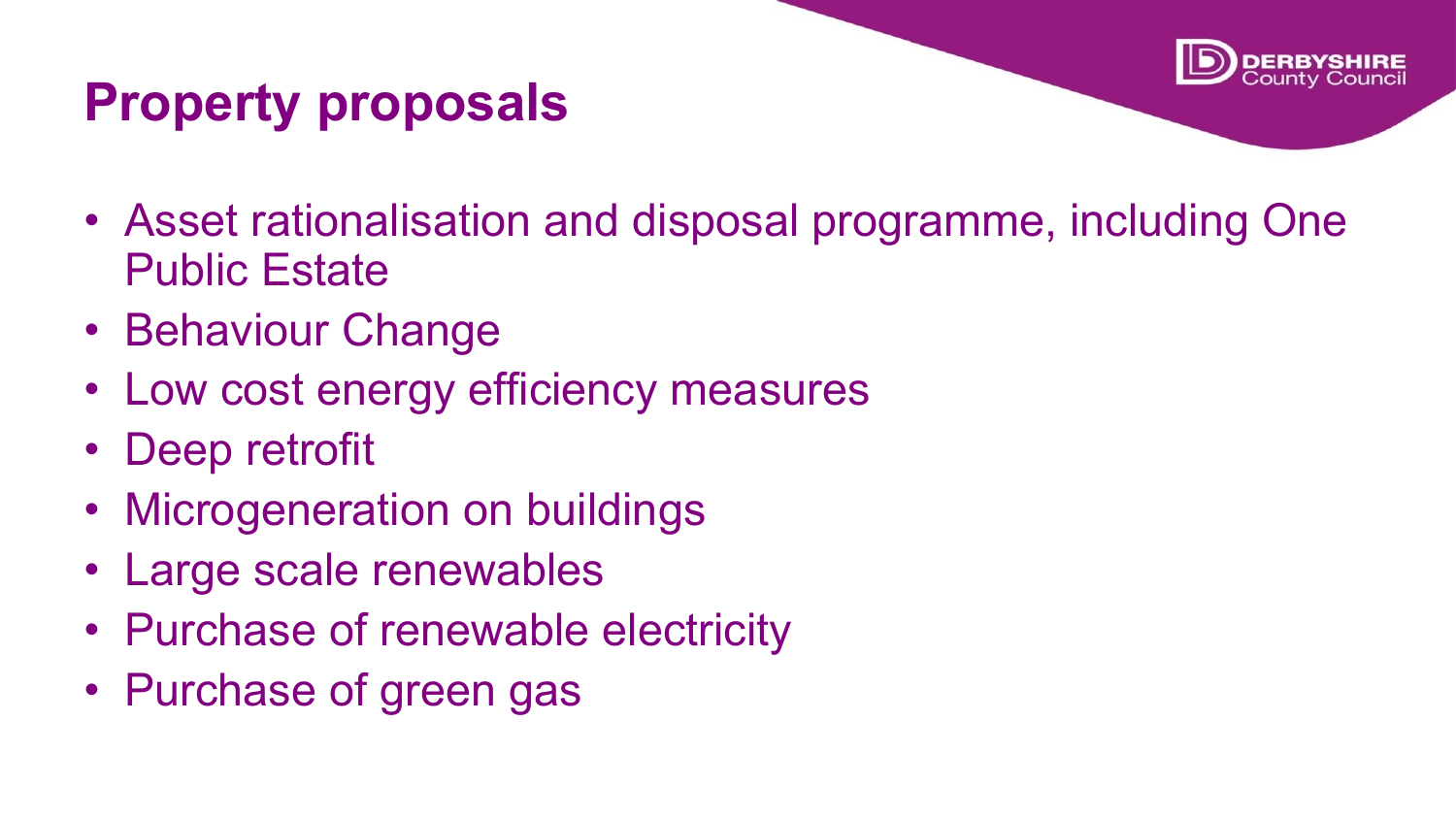

### **Forecasted property emissions**

| <b>Key Action</b>                       | 2009/10<br>t/CO <sub>2</sub> e | 2018/19<br>t/CO <sub>2</sub> e | 2021/22<br>$t/\overline{CO}_2$ e | 2026/27<br>t/CO <sub>2</sub> e | 2031/32<br>$t/CO2$ e |
|-----------------------------------------|--------------------------------|--------------------------------|----------------------------------|--------------------------------|----------------------|
| Rationalisation                         |                                |                                | $-157$                           | $-488$                         |                      |
| Behaviour change                        |                                |                                | $-638$                           |                                |                      |
| Low cost energy<br>efficiency           |                                |                                |                                  | $-950$                         |                      |
| Deep retrofit                           |                                |                                |                                  | $-1,640$                       |                      |
| Microgeneration                         |                                |                                |                                  | $-42$                          |                      |
| Large scale<br>renewables               |                                |                                |                                  | $-1,545$                       |                      |
| Purchase renewable<br>electricity       |                                |                                |                                  |                                | $-137$               |
| Purchase green gas                      |                                |                                |                                  |                                | $-3,894$             |
| <b>TOTAL (incl</b><br>greening of grid) | 15,666                         | 10,023                         | 9,800                            | 4,703                          | 664                  |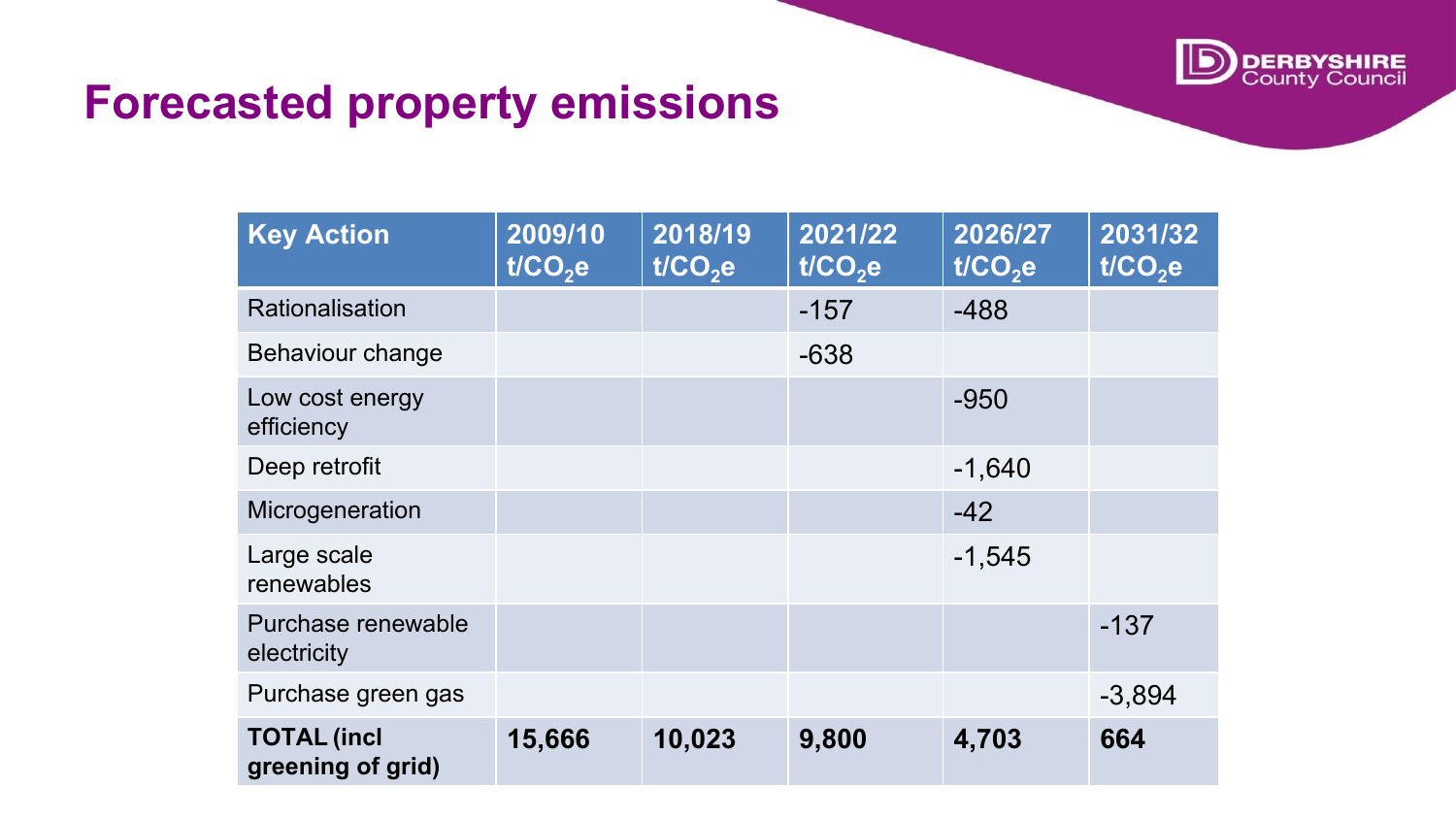

### **Asset rationalisation and disposal**

| <b>Key actions</b>            | Continuing to dispose of buildings which have been<br>identified as surplus or are currently vacant and<br>awaiting disposal                                                                                                                                                                                                                                                                                       |
|-------------------------------|--------------------------------------------------------------------------------------------------------------------------------------------------------------------------------------------------------------------------------------------------------------------------------------------------------------------------------------------------------------------------------------------------------------------|
| <b>Emissions</b><br>reduction | 645t/ $CO2$ e                                                                                                                                                                                                                                                                                                                                                                                                      |
| <b>Notes</b>                  | Further properties may be identified as service<br>$\bullet$<br>reviews are undertaken and property needs are<br>identified in line with the AMF and resulting<br>protocols<br>Some uncertainty remains regarding ownership of<br>buildings in the future resulting in challenges for<br>decision making about energy efficiency measures<br>The acquisition of new buildings is not factored into<br>calculations |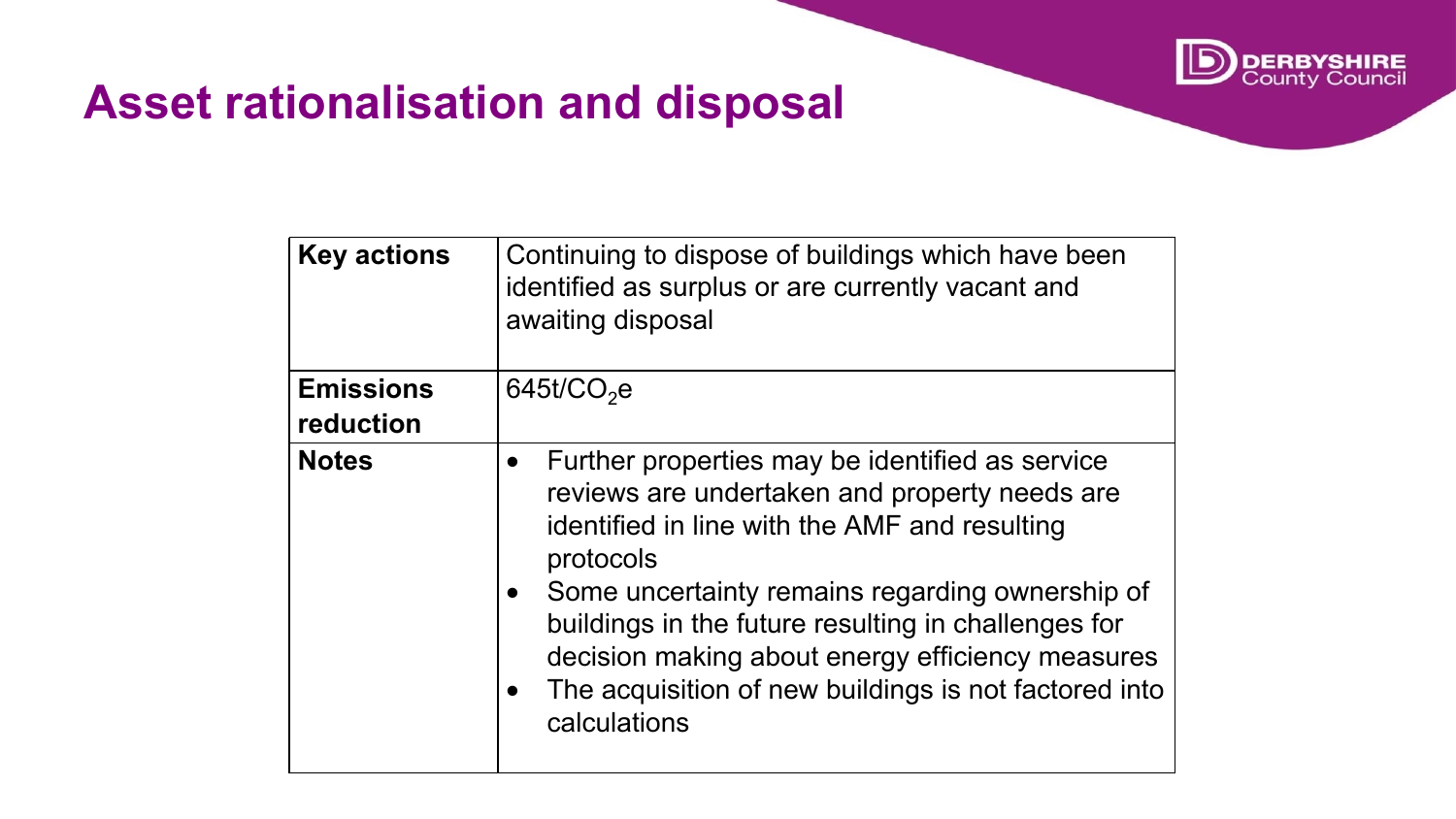

### **Our Portfolio:**

- ~4,500 land and property assets
	- Asset value in excess of £2 billion
	- Property running costs: £18m
	- Utility costs: £4m
	- Maintenance backlog: £72.5m
	- Annual repairs and maintenance budget: £4.5m
- Drivers for rationalisation:
	- Revenue savings
	- Capital receipts
	- Regeneration and economic development
	- Net zero GHG emissions targets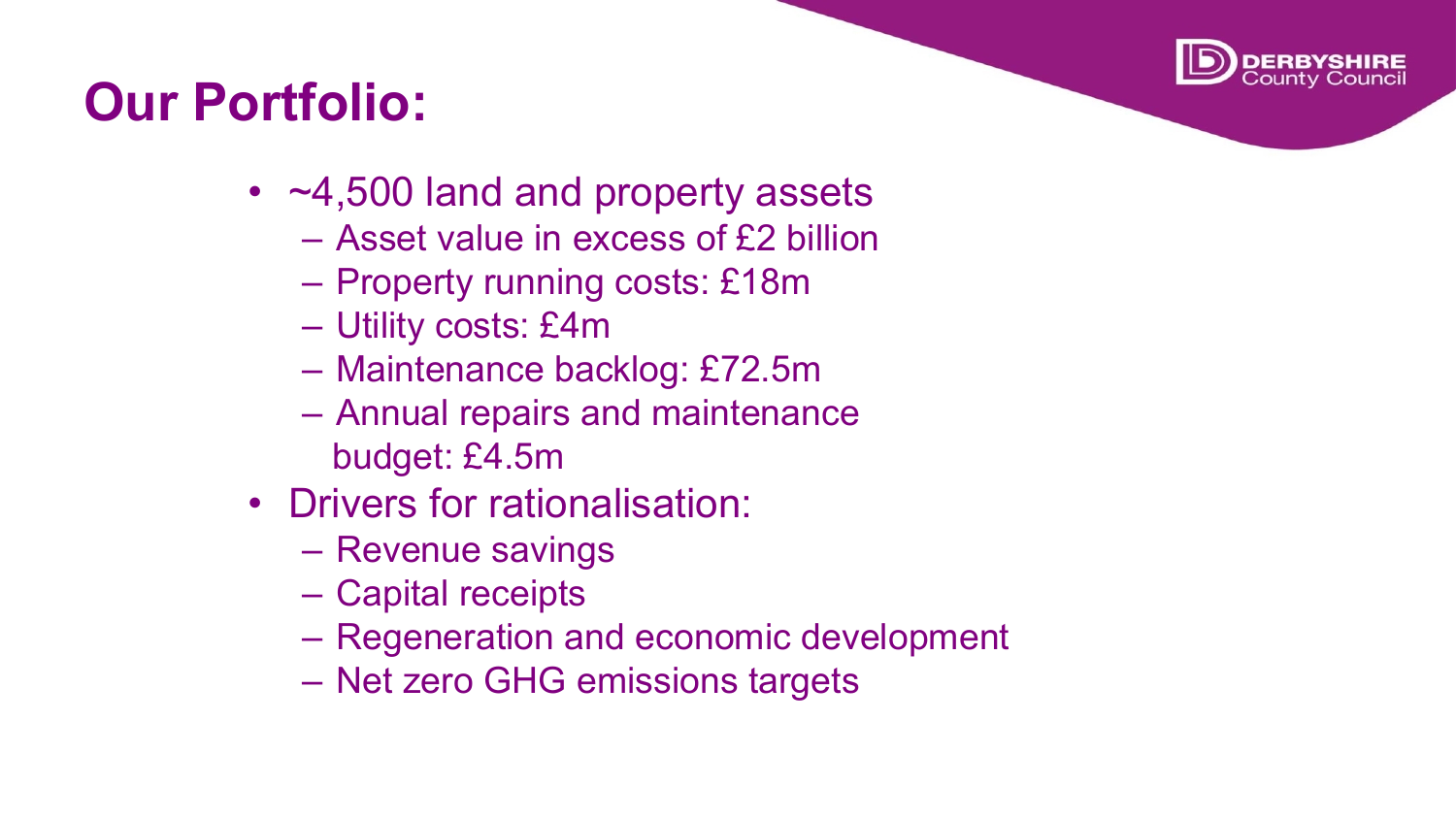## Property 2025



**Ensuring that we have the right buildings in the right place to support excellent and dynamic service delivery.**

**Creating the right kind of flexible spaces that work effectively and efficiently for everyone who uses them.**

**Being ambitious and enterprising in how manage our buildings to maximise value for money, income and savings.**

**Strengthening partnerships to support colocation, co-delivery of services and more resilient communities.**

Controlled the Controlled

**Responding to the climate change agenda by reducing our carbon footprint.**

Underpinning all - Planned and preventative maintenance, asset challenge, performance benchmarking and performance monitoring.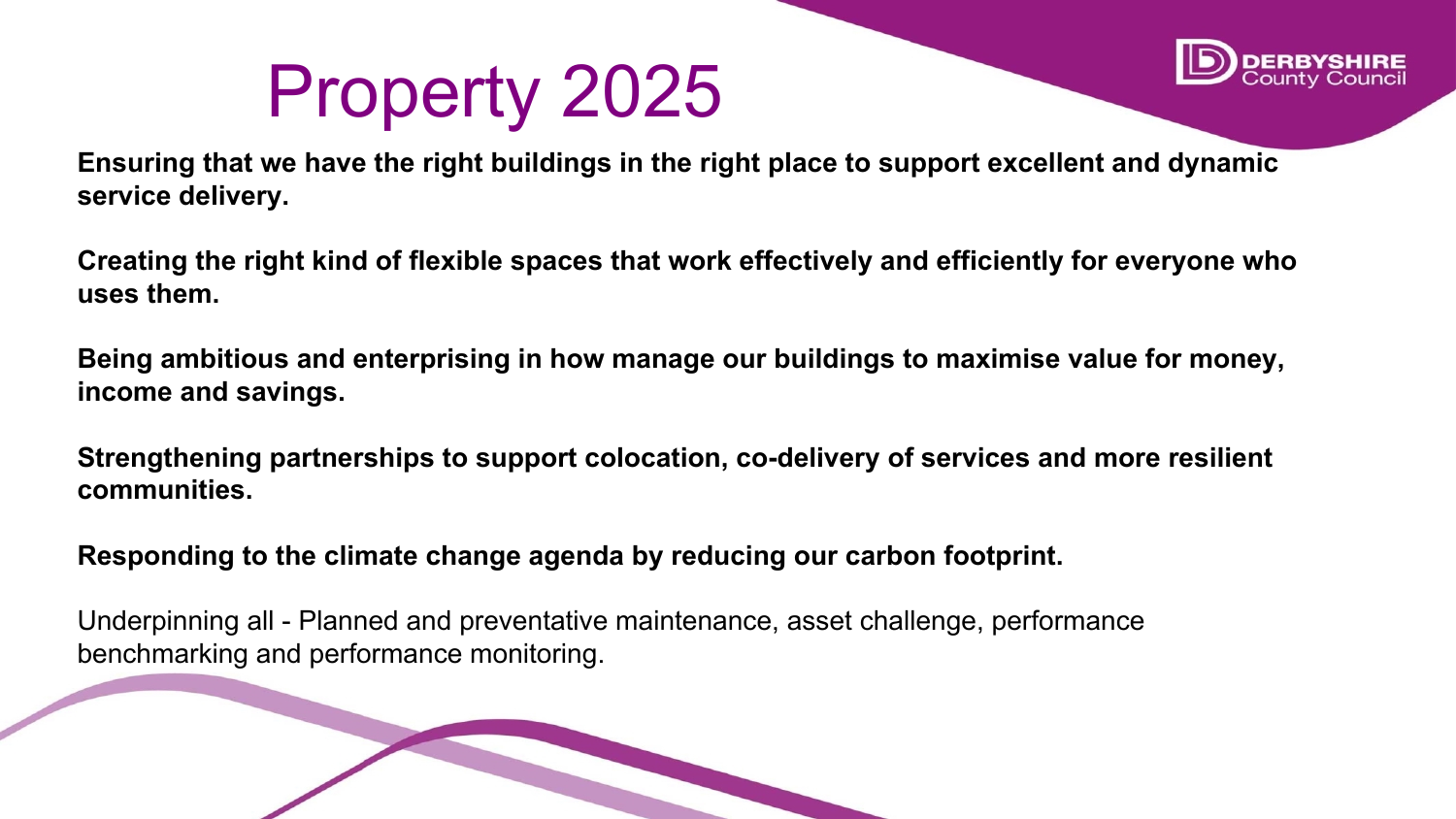## Property 2025



**Every asset will be reviewed, challenged and will have a plan in place.**

#### **Individual Asset Plans**

Each asset will have a plan and be managed according to its category:

**Operational** - Fit to service strategy, invest to save, maintain, performance monitor, continually review

**Development - Options review, feasibility,** performance criteria, development vehicle implementation of project

**Commercial** - maximise potential, performance manage, invest as required, continually review

**Holding - Innovation, thriving communities,** partnerships, invest to save, maintain, continually review

**Surplus** - Uplift potential value through planning, demolition etc, dispose for capital receipt

#### **What We've Done**



∰

Every asset has been categorised as operational, development opportunity, income generating/commercial, other reason for holding or surplus for disposal.



Priority flags for review applied: lease break, holding cost, development potential etc.



Five year rolling programme has been drawn up, with 168 assets prioritised for review and planning in Year 1.



Asset Plan template agreed



Controlled the Controlled

Performance bench marking in progress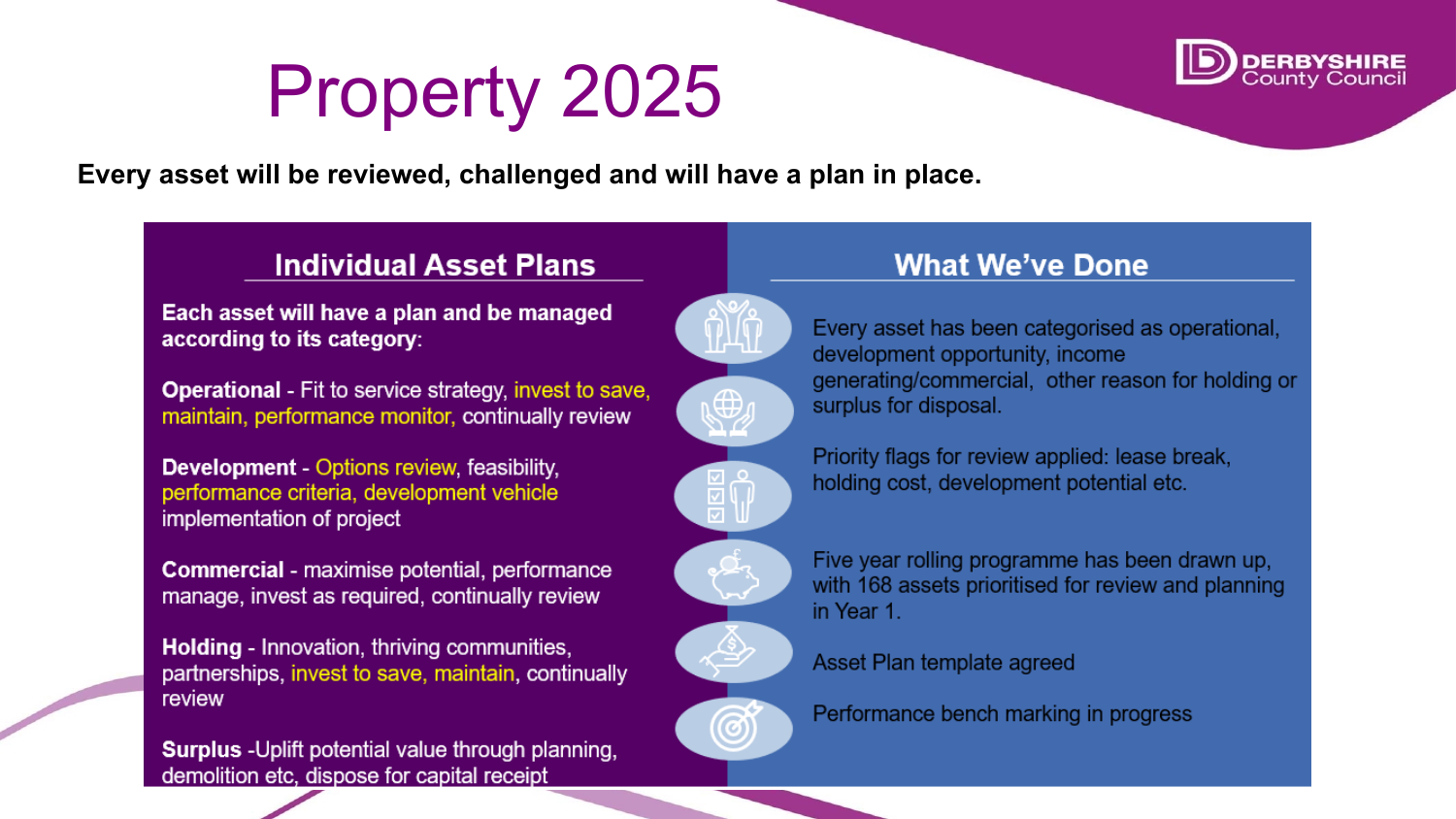## Asset Reviewing and Planning:



| <b>ASSET PERFORMANCE</b>                |                                                   |                                                                      |                                           |                                                                       |                         |                         |                     |                      |
|-----------------------------------------|---------------------------------------------------|----------------------------------------------------------------------|-------------------------------------------|-----------------------------------------------------------------------|-------------------------|-------------------------|---------------------|----------------------|
|                                         | Total/<br>Score                                   | Per<br>Bench-<br><b>Performance Scale</b><br>mark<br>square<br>metre |                                           |                                                                       |                         |                         |                     | <b>RAG</b><br>Rating |
|                                         |                                                   |                                                                      |                                           | <b>Very Poor</b>                                                      | Poor                    | Satisfactory            | Good                |                      |
| Energy Efficiency<br>(Consumption)      | 12,160kWh                                         | 31kWh                                                                | $-88.38%$                                 | <b>Very Poor</b>                                                      | Poor                    | Satisfactory            | Good                |                      |
| Running Costs<br>(3 year average)       | £16,959.42                                        | £43.23                                                               | 86.30%                                    | <b>Very Poor</b>                                                      | Poor                    | Satisfactory            | Good                |                      |
| Maintenance<br>Liability                | £385,503                                          | £982.60                                                              | <b>Benchmark</b><br>not yet<br>determined |                                                                       |                         |                         |                     |                      |
| <b>Fire Risk Liability</b>              | £15,650                                           | N/A                                                                  | N/A                                       |                                                                       |                         |                         |                     |                      |
| Suitability<br>(Fitness for<br>Purpose) | N/a - library run by community group<br>not DCC.  |                                                                      |                                           |                                                                       |                         |                         |                     |                      |
| <b>OVERALL</b><br>PERFORMANCE           |                                                   |                                                                      |                                           | Incomplete data therefore unable to determine overall<br>performance. |                         |                         |                     |                      |
| Whole Life<br>Costing<br>(Maintenance   | Life Cycle Element<br>Cost £<br>$5 - 10$<br>Years |                                                                      |                                           | Cost £<br>10 - 15 Years                                               | Cost £<br>15 - 20 Years | Cost £<br>20 - 25 Years | Comments            |                      |
| only)                                   | Externals                                         |                                                                      |                                           |                                                                       |                         |                         | No breakdown        |                      |
|                                         | <b>Building Superstructure</b>                    |                                                                      |                                           |                                                                       |                         |                         | currently available |                      |
|                                         | Mechanical                                        |                                                                      |                                           |                                                                       |                         |                         |                     |                      |
|                                         | Electrical                                        |                                                                      |                                           |                                                                       |                         |                         |                     |                      |
|                                         |                                                   | <b>TOTAL</b>                                                         | £189,942.00                               |                                                                       |                         |                         |                     |                      |

Controlled the Controlled

- Energy is 40%, weighted higher than any other criteria
- Benchmarked against CIBSE data for different buildings types
- Ranked good, satisfactory, poor or very poor.

#### If it's not hitting the mark:

- Challenge the use of the asset
- Consider any invest to save opportunities
- Consider whether it can be used for alterative service delivery and/or offsetting or energy generation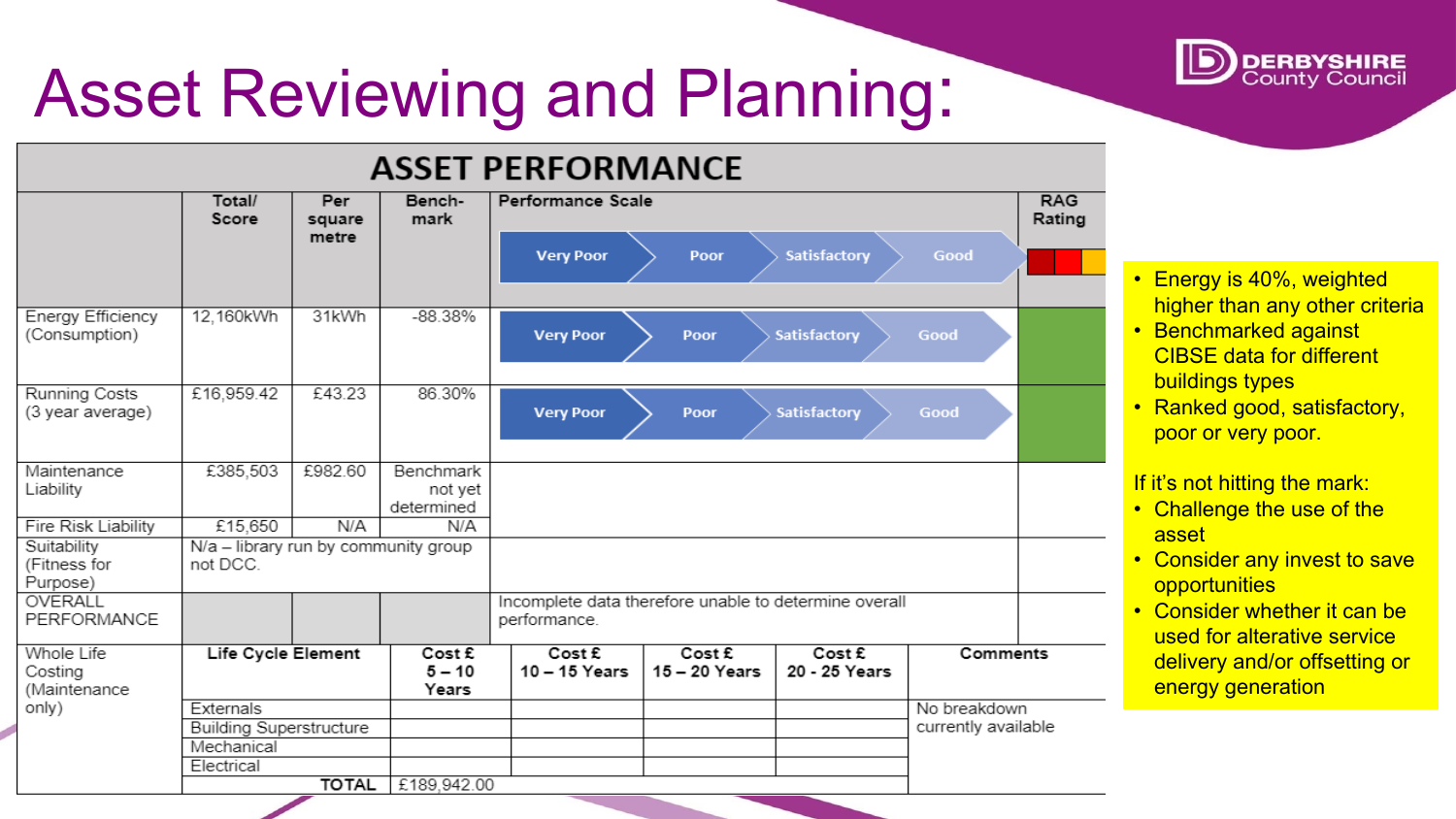

## Asset Reviewing and Planning:

| Outcome<br>Retain & Manage                                              |                                 | Number of<br><b>Asset Plan</b><br>Outcomes |              |                              | Disposal (Long Term), 0_    |             | Retain & Manage, 4<br>Retain & Remodel, 2      |                     |                         |  |  |
|-------------------------------------------------------------------------|---------------------------------|--------------------------------------------|--------------|------------------------------|-----------------------------|-------------|------------------------------------------------|---------------------|-------------------------|--|--|
|                                                                         |                                 | 4                                          |              | · Disposal (Medium Term), 0. |                             |             |                                                |                     |                         |  |  |
| Retain & Remodel<br>Retain & Redevelop                                  |                                 | $\overline{2}$<br>0                        |              |                              |                             |             |                                                |                     | = Retain & Redevelop, 0 |  |  |
|                                                                         |                                 | 4                                          |              |                              |                             |             |                                                |                     |                         |  |  |
|                                                                         | Lease Out                       |                                            | 31           |                              |                             |             |                                                |                     |                         |  |  |
| Disposal (Short Term)<br>Disposal (Medium Term)<br>Disposal (Long Term) |                                 |                                            |              |                              |                             |             |                                                |                     | Lease Out, 4            |  |  |
|                                                                         |                                 | 0                                          |              |                              |                             |             |                                                |                     |                         |  |  |
|                                                                         |                                 | 0<br>41                                    |              |                              |                             |             |                                                |                     |                         |  |  |
| <b>TOTAL</b>                                                            |                                 |                                            |              |                              |                             |             |                                                |                     |                         |  |  |
| Note: 3 asset plans have more than one outcome                          |                                 |                                            |              |                              | " Disposal (Short Term), 31 |             |                                                |                     |                         |  |  |
|                                                                         |                                 |                                            |              |                              |                             |             | Note: 3 asset plans have more than one outcome | Asset Plan Outcomes |                         |  |  |
| Number of asset plans completed                                         |                                 |                                            | Year 1<br>38 | Year <sub>2</sub><br>0       | Year <sub>3</sub><br>0      | Year 4<br>0 | Year 5<br>$\mathbf{0}$                         | <b>TOTAL</b><br>38  |                         |  |  |
| Number of asset pans to complete (as at 22/09/2021)                     |                                 |                                            | 176          | 149                          | 155                         | 154         | 101                                            | 735<br>5%           |                         |  |  |
| % Completed                                                             |                                 | Asset Plan Status                          | 22%          | 0%                           | 0%                          | 0%          | 0%                                             |                     |                         |  |  |
| 200<br>176<br>150                                                       | 149                             | 155                                        | 154          |                              |                             |             |                                                |                     |                         |  |  |
| 100                                                                     |                                 |                                            |              | 101                          |                             |             |                                                |                     |                         |  |  |
| 38<br>50                                                                | 0                               | 0                                          | 0            | 0                            |                             |             |                                                |                     |                         |  |  |
| $\circ$<br>Year 1                                                       | Year 2                          | Year 3                                     | Year 4       | Year 5                       |                             |             |                                                |                     |                         |  |  |
|                                                                         |                                 |                                            |              |                              |                             |             |                                                |                     |                         |  |  |
|                                                                         | Number of asset plans completed |                                            |              |                              |                             |             |                                                |                     |                         |  |  |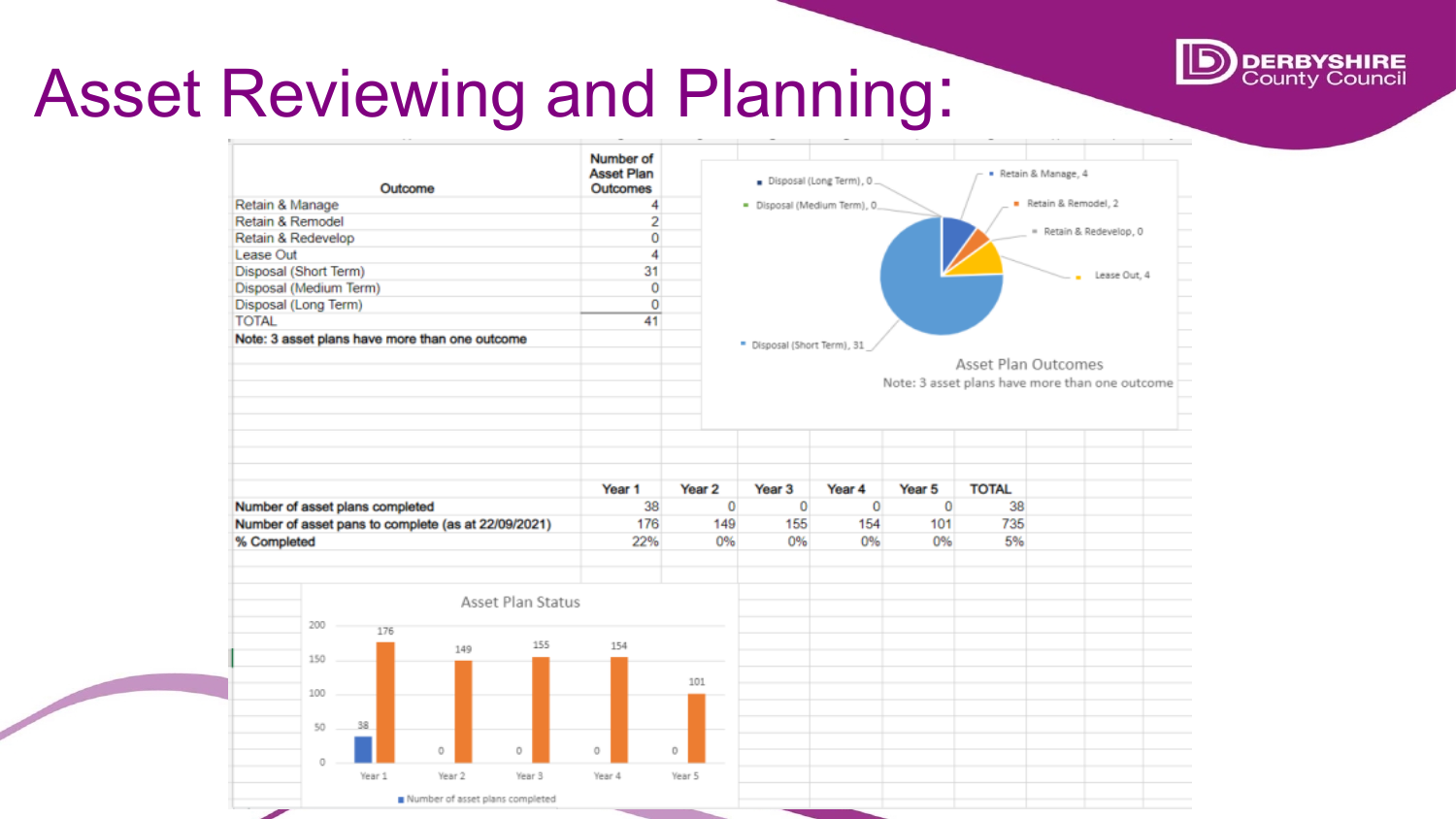

# Corporate Asset Management Strategy 2021- 2025

- Organisational drivers/Council Plan, Enterprising Council
- Links to other corporate strategies
- Introducing the estate portfolio overview, composition of the estate
- Key national policy drivers
- Corporate Property 5 objectives
- High level intro to Corporate Landlord/Asset Optimisation, different kinds of asset review & planning
- **Governance**
- How we measure success-KPIs
- What we have done so far
- What is in our AMP

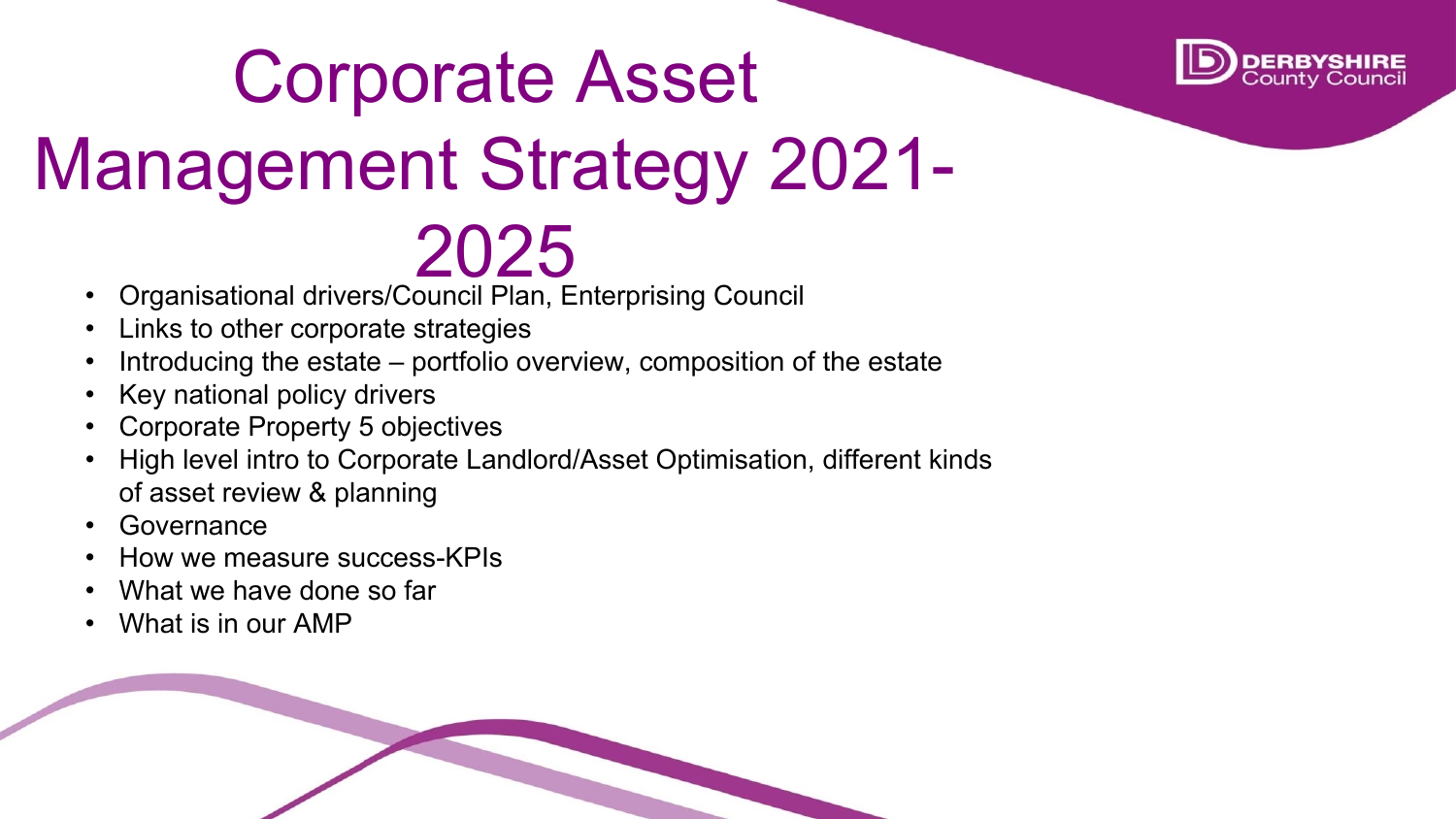## Corporate Asset Management Strategy 2021-2025



#### **How we measure success (ALL)**

Complete our asset management strategy - reviewed annually, presented to members every 5 years Complete asset management plan - review quarterly at SMT, first state of the estate report end of year one 20% of all assets will have an asset plan in place - signed off by CAMG We will have set out how we are **benchmarking and measuring property performance**- agreed at SMT At the end of year one we will therefore be able to set a target for what we wish to achieve - signed off by CAMG SAMPS will have been written for all four divisions - signed off by CAMG Revenue saving over next five years as set out - financial plan and signed off by CAMG Live Planned maintenance programme in place for next five years which meets the SAMPS - signed off SARB and DMT Capital receipts/disposals programmed for 5 years - appropriate KPI attached and reviewed annually by SARB and CMT

#### Year 2

Asset Optimisation implemented - will get us to an efficient effective asset base End of year two we will have an energy policy - reviewed annually by SARB, CAMG and CMT Whole life cost model will have been developed - signed off at SARB and SMT By end of year 2 the Capital programme linked to the service plans will be drawn up - SARB and CAMG FM strategy in place (in 4 years we'll have started to deliver standardisation of spaces) - reviewed annually SARB, CAMG and CMT Disposals strategy in place - reviewed annually SARB and SMT

4 Years - at BAU

First investment projects delivered - overseen by CAMG ad reported to PSP partnership board All data to be centralised, cleansed and up to date - reported to asset optimisation strategic panel and DMT Lifecycle costing in place - SARB

Collect running costs and energy efficiency for each of the asset plans - SARB

Condition survey programme aligned to the asset plan programme - SARB & SMT

#### 5 Years

Forecasting 25 year portfolio wide revenue savings - CAMG, CMT and report to members All asset plans will have been reviewed and have a plan in place - signed off by CAMG

Strategic Aim: Every asset will be performing in the 'good' category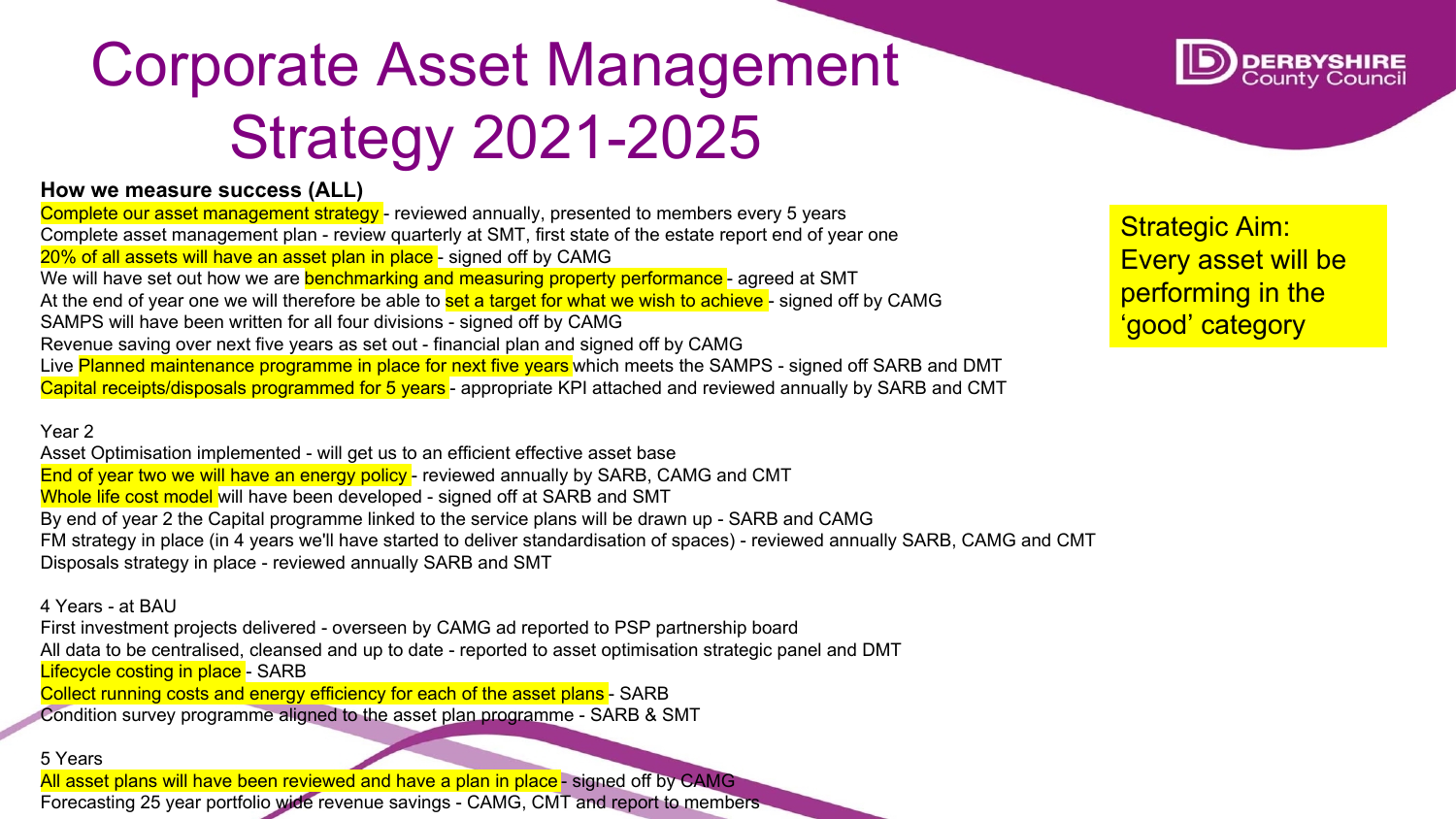# Our Strategy Suite



- Asset Management Strategy
- Asset Management Plan Our action plan, reviewed quarterly at SMT
- Energy Strategy reducing energy use and producing clean energy
- Repairs and Maintenance Strategy
- Construction standards what does excellent look like in commissioning capital works
- Disposals Strategy
- Facilities Management Strategy